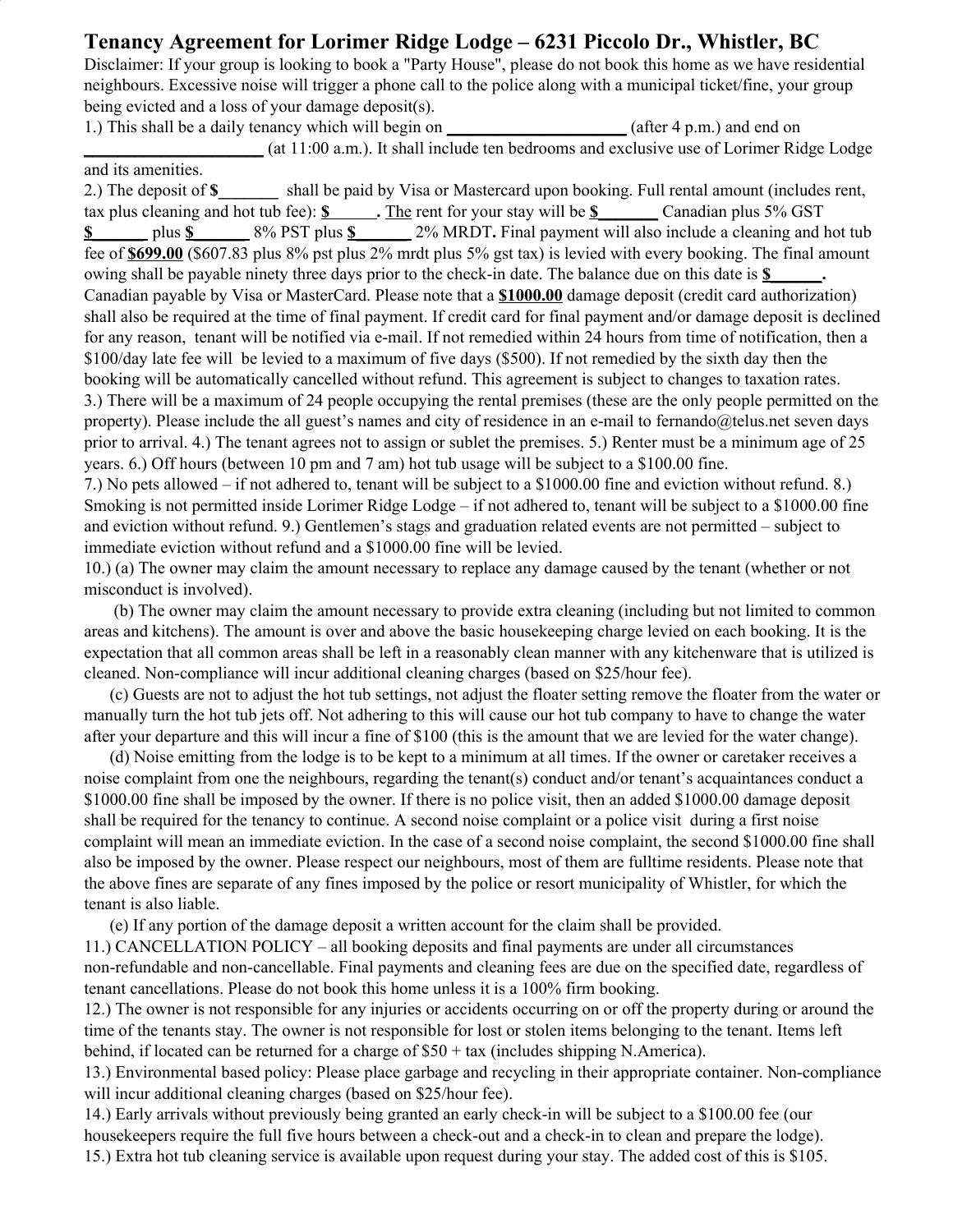16.) Late check-outs without previously being granted a late check-out will be subject to a \$200.00 fee (our housekeepers require the full five hours between a check-out and a check-in to clean and prepare the lodge). 17.) The owner acknowledges receipt from the tenant of the sum of **\$\_\_\_\_\_\_** Canadian as a deposit to secure the tenant's performance and obligations imposed by this agreement. This agreement does not take effect until the owner receives the above deposit.

18.) It is the responsibility of the tenant to ensure the credit card provided is valid and has sufficient credit available to process final payment and authorize the damage deposit.

19.) The fines incurred as a result of the tenant(s) conduct or the tenant's acquaintances during their stay will be paid in full by the tenant(s). The owner is not responsible for any bylaw infractions caused by the tenant(s).

I, **\_\_\_\_\_\_\_\_\_\_\_\_\_\_\_\_\_\_\_\_\_\_** have read the above agreement this **\_\_\_\_\_\_** day of **\_\_\_\_\_\_\_\_\_\_\_\_\_\_\_** , **2018** and accept these conditions. I have also informed all other tenants of these conditions.

Tenant's Signature: **\_\_\_\_\_\_\_\_\_\_\_\_\_\_\_\_\_\_\_\_\_\_\_\_\_\_\_\_\_ \_** Date: **\_\_\_\_\_\_\_\_\_\_\_\_\_\_\_\_\_\_\_\_\_\_\_\_\_**

Owner's Signature: **\_\_\_\_\_\_\_\_\_\_\_\_\_\_\_\_\_\_\_\_\_\_\_\_\_\_\_\_\_ \_** Date: **\_\_\_\_\_\_\_\_\_\_\_\_\_\_\_\_\_\_\_\_\_\_\_\_\_**

Please fill in the following information:

Credit card holder (as it appears on the credit card):

Please note that if this is a company credit card, please also print the authorized signatory's first and last name alongside the company name.

**Cell Phone Number (a number that you will able to be reached during your stay):**

**\_\_\_\_\_\_\_\_\_\_\_\_\_\_\_\_\_\_\_\_\_\_\_\_\_\_\_\_\_\_\_\_\_\_\_\_\_\_\_\_\_\_\_\_\_\_\_\_\_\_\_\_\_\_\_\_\_\_\_\_\_\_\_\_\_\_\_\_\_\_\_\_\_**

| Visa MasterCard<br>о                                                                                                                                                                                       |  |
|------------------------------------------------------------------------------------------------------------------------------------------------------------------------------------------------------------|--|
|                                                                                                                                                                                                            |  |
| Three Digit Personal Identification Number (located on the back of your credit card): ______                                                                                                               |  |
| Deposit amount to be charged immediately to card (Canadian dollars): \$                                                                                                                                    |  |
|                                                                                                                                                                                                            |  |
| Final payment to be charged to card 93 days prior to check-in (Canadian dollars): \$                                                                                                                       |  |
|                                                                                                                                                                                                            |  |
| Damage deposit amount to be authorized (similar to when checking into a hotel) to card no sooner than 93<br>days prior to check-in and no later than 31 days after check-out (Canadian dollars): \$1000.00 |  |
|                                                                                                                                                                                                            |  |
| Authorization will be made by "Vancouverevents.com Ltd."                                                                                                                                                   |  |
| Please fill in and scan & e-mail pages $1 \& 2$ back to <u>fernando@telus.net</u> .                                                                                                                        |  |